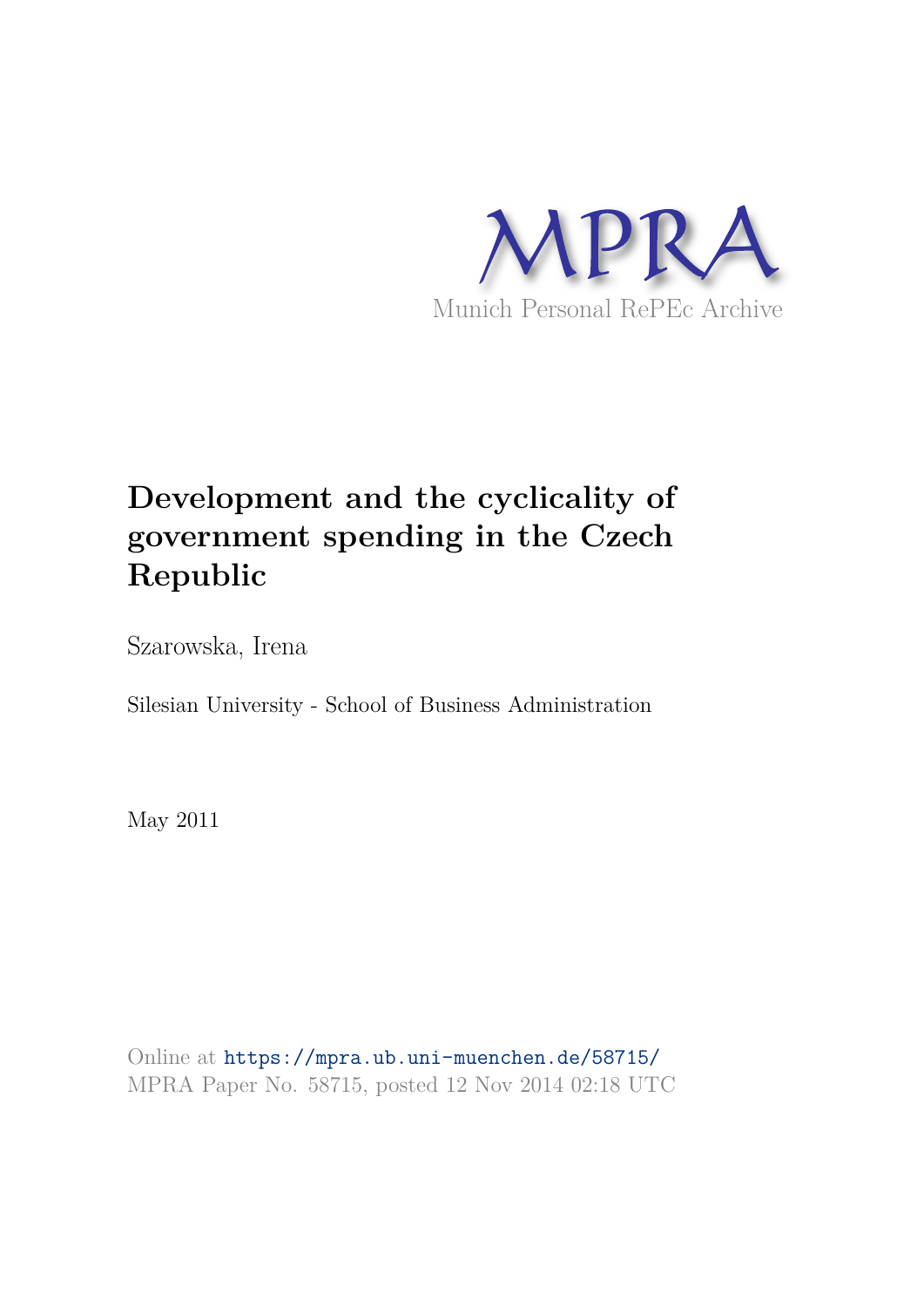**Published as: SZAROWSKÁ, I. (2011). Development and the cyclicality of government** spending in the Czech Republic. In *Proceedings of the 29th International Conference on Mathematical Methods in Economics 2011.* Prague: Professional Publishing, pp. 671-676. ISBN 978-80-7431-060-7. Accession Number: WOS:000309074600111

# **Development and the cyclicality of government spending in the Czech Republic**

Irena Szarowská<sup>1</sup>

**Abstract.** This paper aims to provide direct empirical evidence on business cycle relations between GDP and government spending in the Czech Republic. Government spending plays an important role in a fiscal policy as a possible automatic stabilizer. We analyzed annual data on government spending in compliance with the COFOG international standard. We use cross-correlation on cyclically filtered adjusted time series over the period 1995-2008. The cyclical properties of GDP and government spending function were, in average, found as weakly correlated. However, we report considerable differences in correlations across the spending functions. The lowest correlation coefficient (**0.01**) was found for **General public services (G10**) and the highest average was reported for **economic affairs (-0.58**). As regards to using government spending as the stabilizer, total government spending, general public services, defense, economic affairs and education spending were negative correlated and it confirms countercyclical relation between these spending functions and GDP. It is in line with theory suggestion. On the other hand, the highest spending function (social protection) correlated moderate positive and it means procyclical development. The results of Johansen cointegration test proved the existence of long-run relationship between GDP and total government spending, public order and safety and economic affairs.

**Keywords:** government spending, cyclicality, economic growth, correlation, cointegration.

**JEL Classification:** C32, H50, E62 **AMS Classification:** 90C15

## **1 Introduction**

-

The economy of the country is greatly influenced by the level and the structure of government spending. The government spending is an important tool for national governments to mitigate the uneven economic development and economic shocks across individual countries. Government spending plays important role in a fiscal policy of each country as a possible automatic stabilizer as from a Keynesian perspective, there is a view that government spending should act as a stabilizing force and move in a countercyclical direction. Procyclical fiscal policy is conversely policy expansionary in booms and contractionary in recessions. Serven [13] points that procyclical fiscal policy is generally regarded as potentially damaging for welfare: it can raise macroeconomic volatility, depress investment in real and human capital, hamper growth, and harm the poor. If expansionary fiscal policies in "good times" are not fully offset in "bad times", they may also produce a large deficit bias and lead to debt unsustainability and eventual default. If a government respect a basic prescription that fiscal tools should function counter-cyclical, the optimal fiscal policy involves a decreasing of government spending in "good times" and a increasing of government spending in "bad times." Contrary to the theory (it implies that government spending is countercyclical), a number of recent studies found evidence that government spending is procyclical. See Hercowitz and Strawczynski [7], Alesina et al., [2], Rajkumar and Swaroop [12] or Ganeli [4] for more details. Talvi and Vegh [14] show that fiscal procyclicality is evident in a much wider sample of countries. Lane [10] finds procyclicality in a single-country time series study of Irish fiscal policy. As Fiorito and Kollintzas [3] document for G7 countries, the correlation between government consumption and output indeed appears to show no pattern and be clustered around zero. Lane [11] also shows that the level of cyclicality varies across spending categories and across OECD countries. Abbot and Jones [1] test differences in the cyclicality of government spending across functional categories. Their evidence from 20 OECD countries suggests that procyclicality is more likely in smaller functional budgets, but capital spending is more likely to be procyclical for the larger spending categories. Many of researches like Gavin et al. [5], Gavin and Perotti [6] focuse on Latin America. Previously published studies are weakly supported by the data particularly in emerging and post-transition economies in which results can vary. We would like to eliminate the literature gap in this field and analyze government spending in the Czech Republic.

<sup>&</sup>lt;sup>1</sup> Silesian University in Opava, School of Business Administration in Karvina, Department of Finance, Univerzitni nam. 1934/3, 733 40 Karvina, Czech Republic, email: szarowska@opf.slu.cz.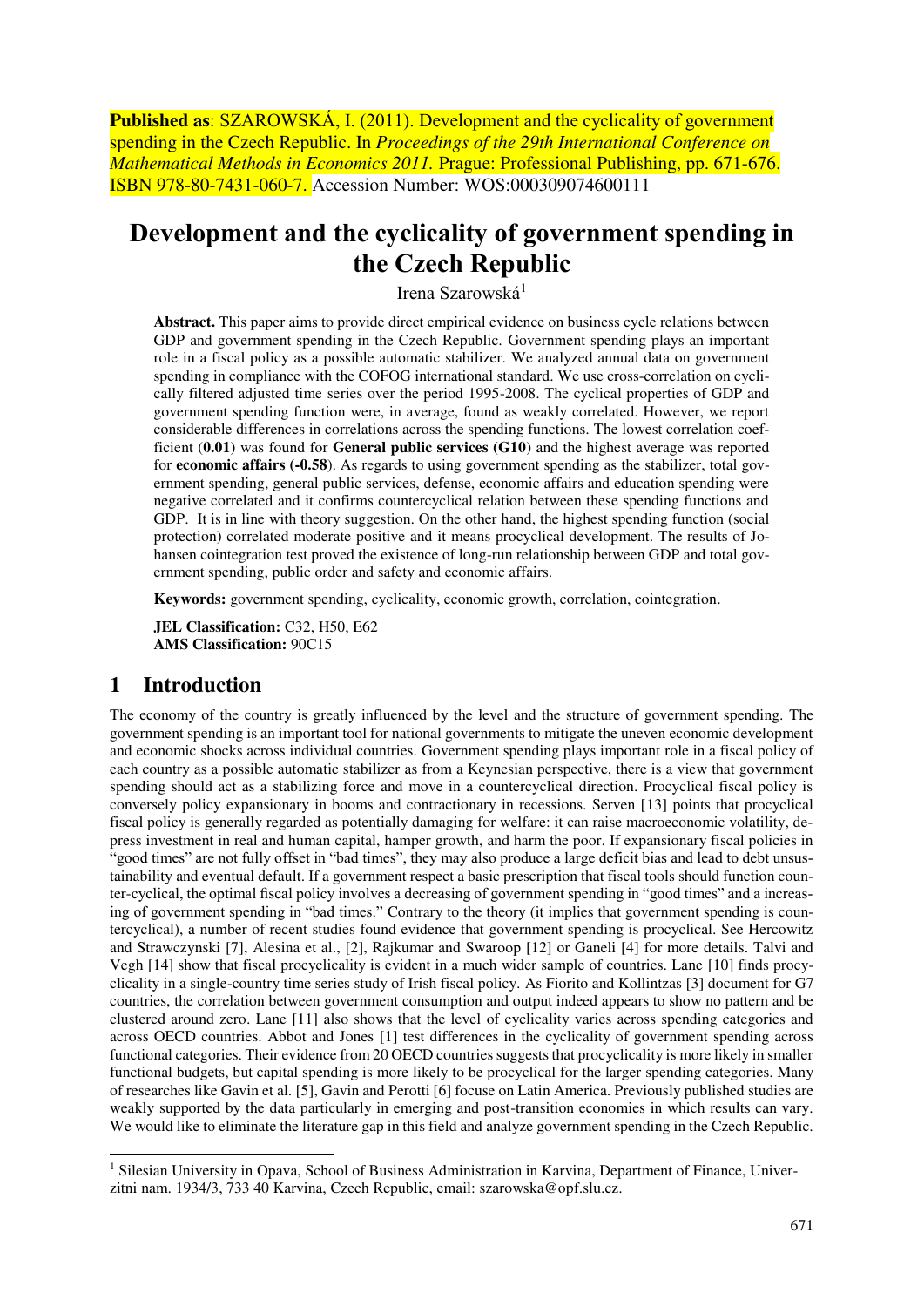The aim of the paper is to provide direct empirical evidence on business cycle relation between Gross Domestic Product (GDP) government spending (G) and estimate long-run relationship between these variables in the Czech Republic.

We follow Abbot and Jones [1] and apply the cross-correlation technique and cointegration on annul data of GDP and government spending in compliance with the COFOG international standard during the period 1995- 2009 from Eurostat. The paper is organized as follows. In the next section, we describe the dataset and empirical techniques used. In Section 3, we present the results of government spending development and cross-correlation. In Section 4, we estimate long- run relationship between output and government spending. In Section 5, we conclude with a summary of key findings.

#### **2 Data and Methodology**

The dataset consists of annual data on GDP and government spending in compliance with the COFOG international standard during the period 1995 – 2008. Although data from 2009 are available we prefer to work with a consistent dataset that excludes observations from a crisis period. All the data were collected from the Eurostat database. The series for GDP and total government spending and its subcomponent are adjusted at constant prices. We converted all series into logs and applied the Hodrick-Prescott filter with smoothing parameter 100 to each series with the aim to isolate the cycle component of time series. We apply cross-correlation to all combinations of GDP – category of government spending. Johansen cointegration test and the error correction model (ECM) are used to estimate the long-run relationship between output and government spending predicted by, for example, Wagner´s Law. Most of the results are calculated in econometric program Eviews 7.

Many studies point out that using non-stationary macroeconomic variable in time series analysis causes superiority problems in regression. Thus, a unit root test should precede any empirical study employing such variables. We decided to make the decision on the existence of a unit root through Augmented Dickey–Fuller test (ADF test). The equation (1) is formulated for the stationary testing.

$$
\Delta x_t = \delta_0 + \delta_1 t + \delta_2 x_{t-1} + \sum_{i=1}^k \alpha_i \Delta x_{t-i} + u_t
$$
\n(1)

ADF test is used to determine a unit root *x<sup>t</sup>* at all variables in the time *t*. Variable *Δxt-i* expresses the lagged first difference and  $u_t$  estimate autocorrelation error. Coefficients  $\delta_0$ ,  $\delta_1$ ,  $\delta_2$  and  $\alpha_i$  are estimated. Zero and the alternative hypothesis for the existence of a unit root in the *xt* variable are specified in (2). The result of ADF test, which confirms the stationary of all time series on the first difference, is available on reguest.

$$
H_0: \delta_2 = 0, H_\varepsilon: \delta_2 < 0 \tag{2}
$$

The cross-correlation assesses how one reference time series correlates with another time series, or several other series, as a function of time shift (lag). Consider two series  $x_i$  and  $y_i$  where  $i = 0, 1, 2, ..., N-1$ . The cross correlation *r* at delay *d* is defined as:

$$
r = \frac{\sum_{i} \left[ (x_i - m_x) * (y_{i-d} - m_y) \right]}{\sqrt{\sum_{i} (x_i - m_x)^2} \sqrt{(y_{i-d} - m_y)^2}}
$$
(3)

where  $m_x$  and  $m_y$  are the means of corresponding series.

The Hodrick-Prescott (HP) estimates an unobservable time trend for time series variables. Let  $y_t$  denote an observable macroeconomic time series. The HP filter decomposes  $y_t$  into a nonstationary trend  $g_t$  and a stationary residual component *ct,* that is:

$$
y_t = g_t + c_t \tag{4}
$$

We note that  $g_t$  and  $c_t$  are unobservables. Given an adequately chosen, positive value of  $\lambda$ , there is a trend component that will minimize:

$$
\min \sum_{t=1}^{T} (y_t - g_t)^2 + \lambda \sum_{t=2}^{T} [(g_{t+1} - g_t) - (g_t - g_{t-1})]^2
$$
\n(5)

The first term of the equation is the sum of the squared deviations which penalizes the cyclical component. The second term is a multiple λ of the sum of the squares of the trend component's second differences. This second term penalizes variations in the growth rate of the trend component. The larger the value of  $\lambda$ , the higher is the penalty. Hodrick and Prescott advise that, for annual data, a value of  $\lambda = 100$  is reasonable.

The Johansen method [8] applies the maximum likelihood procedure to determine the presence of cointegrating vectors in non-stationary time series as a vector autoregressive (VAR):

$$
\Delta x_t = C + \sum_{i=1}^K \chi_i \Delta x_{t-i} + \pi Z_{t-1} + \eta_t
$$
\n
$$
(6)
$$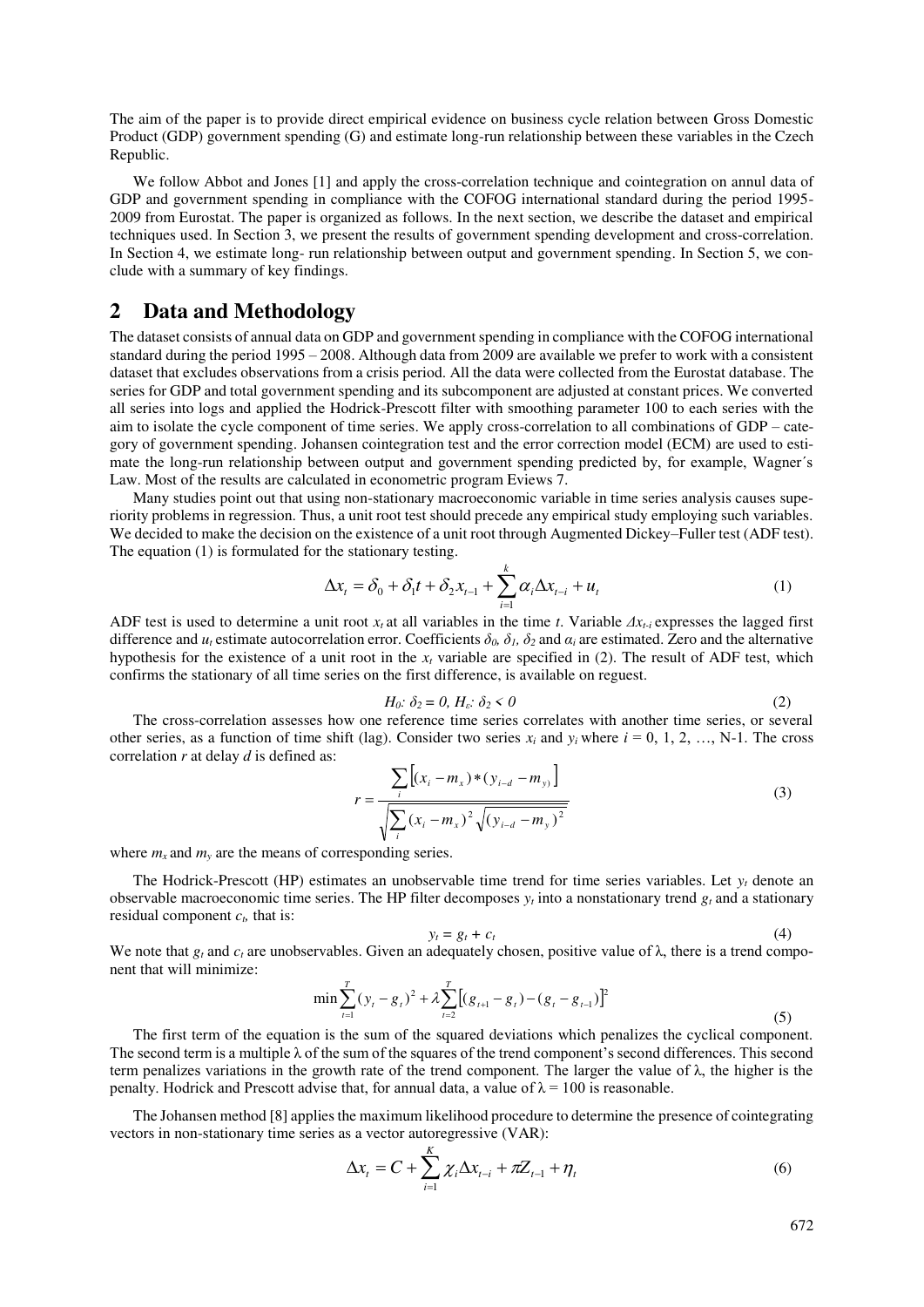where  $x_t$  is a vector of non-stationary (in log levels) variables and C is the constant term. The information on the coefficient matrix between the levels of the *Π* is decomposed as  $\Pi = \alpha \cdot \beta'$ , where the relevant elements the  $\alpha$ matrix are adjustment coefficients band the *β* matrix contains the cointegrating vectors. Johansen and Juselius [9] specify two likelihood ratio test statistics to test for the number of cointegrating vectors. The first likelihood ratio statistics for the null hypothesis of exactly *r* cointegrating vectors against the alternative  $r + 1$  vectors is the maximum eigenvalue statistic. The second statistic for the hypothesis of at most *r* cointegrating vectors against the alternative is the trace statistic. Critical values for both test statistics are tabulated in Johansen–Juselius [9]. If the variables are non-stationary and are cointegrated, the adequate method to examine the issue of causation is the Error Correction Model (ECM), which is a Vector Autoregressive Model VAR in first differences with the addition of a vector of cointegrating residuals. Thus, this VAR system does not lose long-run information.

# **3 Development and the cyclicality of government spending**

Government spending can help in overcoming the inefficiencies of the market system in the allocation of economic resources. It also can help in smoothing out cyclical fluctuations in the economy and influences a level of employment and price stability. Thus, government spending plays a crucial role in the economic growth of a country. We used government spending in compliance with the COFOG international standard (Classification of the Functions of Government) in our analysis. Total government spending is divided into 10 basic divisions:

- G10: General public services
- G20: Defense
- G30: Public order and safety
- G40: Economic affairs
- G50: Environment protection
- G60: Housing and community amenities
- G70: Health
- G80: Recreation; culture and religion
- G90: Education
- G100: Social protection

#### **3.1 The structure of government spending and its development**

Firstly we analyzed the structure of government spending in a period 1995-2009. Results in Table 1 show the share of government spending by functions, their average on total spending during the whole period and the share of total government spending on GDP. Data confirm unstable and cyclical development of total government spending on GDP. In 1995, a high government spending was connected with privatization and transformation process. Five spending functions, on average, account for more than 84% of the total spending: social protection, economic affairs, health, general public services and education. Table 1 shows that social protection (G100) was the largest item of government spending from 1996, economics affairs (G40) were on the second and health spending (G70) on the third place till the year 2004. From 2005 the second and the third position has changed.

|                        | 1995 | 1996 | 1997 | 1998 | 1999 | 2000 | 2001 | 2002 | 2003 | 2004 | 2005 | 2006 | 2007 | 2008 | average |
|------------------------|------|------|------|------|------|------|------|------|------|------|------|------|------|------|---------|
| G10                    | 8.1  | 10.2 | 9.9  | 9.3  | 10   | 9.9  | 9.7  | 10.3 | 11   | 10.9 | 12   | 10.1 | 10.2 | 10.4 | 10.2    |
| G20                    | 3.4  | 3.8  | 3.9  | 3.5  | 3.9  | 4.1  | 3.6  | 3.4  | 4.1  | 3.1  | 3.7  | 2.9  | 2.8  | 2.6  | 3.4     |
| G30                    | 4.8  | 5.8  | 5.7  | 5.1  | 5.6  | 5.6  | 5    | 4.6  | 4.7  | 4.8  | 4.9  | 4.9  | 4.9  | 4.8  | 5.1     |
| G40                    | 37   | 18   | 19.9 | 22   | 19.5 | 17.5 | 20.9 | 19.3 | 17.6 | .6.7 | 15.4 | 16.2 | 16.1 | 16.8 | 19.3    |
| G50                    | 1.9  | 2.9  | 2.6  | 2.5  | 2.1  | 2.2  | 2.2  | 2.1  | 2.4  | 2.4  | 2.6  | 2.6  | 2.4  | 2.3  | 2.3     |
| <b>G60</b>             | 1.8  | 2.9  | 2.5  | 2.8  | 2.4  | 2.6  | 2.7  | 1.4  | 2.6  | 3.5  | 3.6  | 3.6  | 2.7  | 2.6  | 2.7     |
| G70                    | 10.8 | 14.7 | 13.5 | 13.6 | 13.9 | 13.7 | 13.6 | 13.5 | 13.5 | 16.3 | 16   | 16.4 | 16.7 | 16.8 | 14.7    |
| <b>G80</b>             | 2.1  | 3.1  | 2.6  | 2.6  | 2.4  | 2.4  | 2.5  | 2.7  | 2.7  | 2.7  | 2.7  | 3.1  | 2.9  | 2.9  | 2.7     |
| G90                    | 7.9  | 9.7  | 9.8  | 9.4  | 9.4  | 9.9  | 9.9  | 11.1 | 11   | 10.7 | 10.6 | 11.3 | 10.9 | 10.9 | 10.2    |
| G100                   | 21.9 | 28.9 | 29.7 | 29.2 | 30.7 | 32   | 30.1 | 31.5 | 30.3 | 28.9 | 28.5 | 29   | 30.2 | 30   | 29.4    |
| G as $%$<br><b>GDP</b> | 54.5 | 42.6 | 43.2 | 43.2 | 42.3 | 41.8 | 44.4 | 46.3 | 47.3 | 45.1 | 45   | 43.8 | 42.5 | 42.9 | 44.8    |

**Table 1** Development of government spending function

The social protection spending G100 is the highest spending function and it takes nearly 1/3 of all government spending. It contains, for example, spending on sickness and disability, old age, survivors, family and children, unemployment, housing, social exclusion and R&D social protection.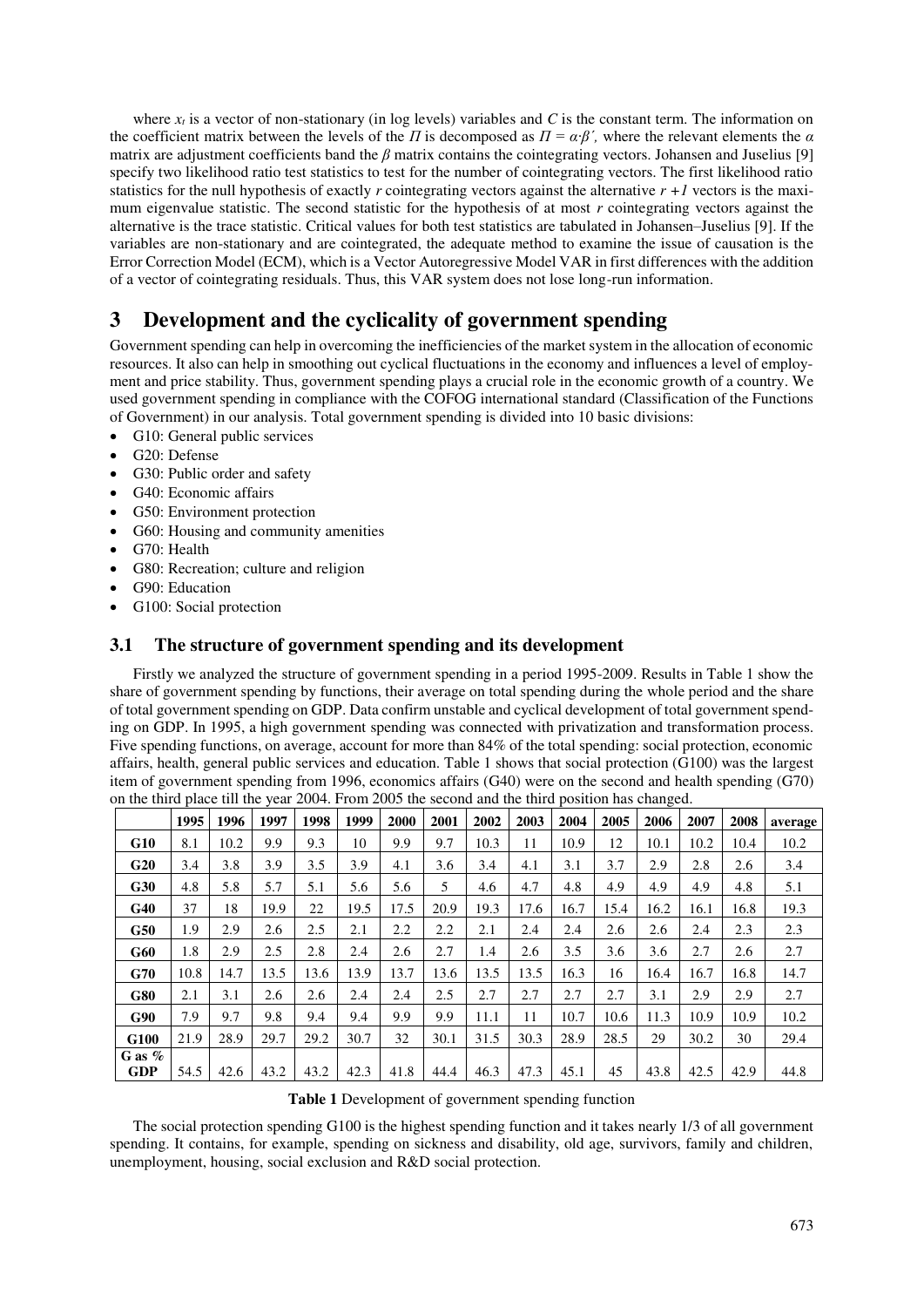#### **3.2 The cyclicality of government spending**

As was already noted, government spending is a possible automatic stabilizer. From this point of view, government spending should move in a countercyclical direction. We decided to assess the relationship between GDP and government spending and we analyzed the correlation between cycle components of GDP and all government spending functions. Figure 1 shows GDP and total government spending G before and after using HP filter.



**Figure 1** Development of GDP and G

 Correlation is a statistical technique that can show whether and how strongly pairs of variables are related. The correlation coefficient can vary from -1 to +1. The correlation coefficient -1 indicates perfect negative correlation, and +1 indicates perfect positive correlation. Its value smaller 0.4 means weak correlation, from 0.4 to 0.7 moderate correlation and higher than 0.7 express strong correlation. A positive correlation coefficient indicates the procyclicality of government spending, negative value means that variables are countercyclical and value close to zero express acyclicality. We run cross-correlations for all possible combinations of GDP and government spending. The results are reported in Table 2. Here we present coefficients with no lag / lead; all results are available on request.

|                                       | <b>Correlation</b><br>coefficient | <b>Correlation</b> | Cyclicality     |
|---------------------------------------|-----------------------------------|--------------------|-----------------|
| G10: General public services          | $-0.0051$                         | no correlation     | acyclical       |
| G20: Defense                          | $-0.4601$                         | moderate negative  | countercyclical |
| G30: Public order and safety          | 0.2246                            | weak positive      | procyclical     |
| G40: Economic affairs                 | $-0.5765$                         | moderate negative  | countercyclical |
| G50: Environment protection           | 0.1532                            | weak positive      | procyclical     |
| G60: Housing and community amenities  | 0.1793                            | weak positive      | procyclical     |
| G70: Health                           | 0.3249                            | weak positive      | procyclical     |
| G80: Recreation; culture and religion | 0.0471                            | no correlation     | acyclical       |
| G90: Education                        | $-0.3456$                         | weak negative      | countercyclical |
| G100: Social protection               | 0.4358                            | moderate positive  | procyclical     |
| <b>Total G</b>                        | $-0.6880$                         | moderate negative  | countercyclical |

**Table 2** Cyclicality of government spending

The results indicate significant difference across spending functions. We note that 70% of the correlation coefficients are lower than 0.4 in absolute value indicating a weak connection of spending to GDP. Total G, general public services, defense, economic affairs and education were negative correlated and it confirms countercyclical relation between these spending functions and GDP. It is in line with theory recommendation. Contrary to the theory, the correlation coefficients of the highest spending functions (social protection and health) were moderate positive and it reports procyclical development of these sub-categories of government spending and GDP. The lowest correlation coefficient (0.01) was found for General public services (G10) and the highest average was reported for economic affairs (-0.58), except the coefficient for total government spending (-0.69).

## **4 Long- run relationship between government spending and GDP**

We also analyzed the long-term relationship between GDP and all government spending functions. The Johansen cointegration test, which is also used in this paper, is nowadays frequently used for testing cointegration. Assump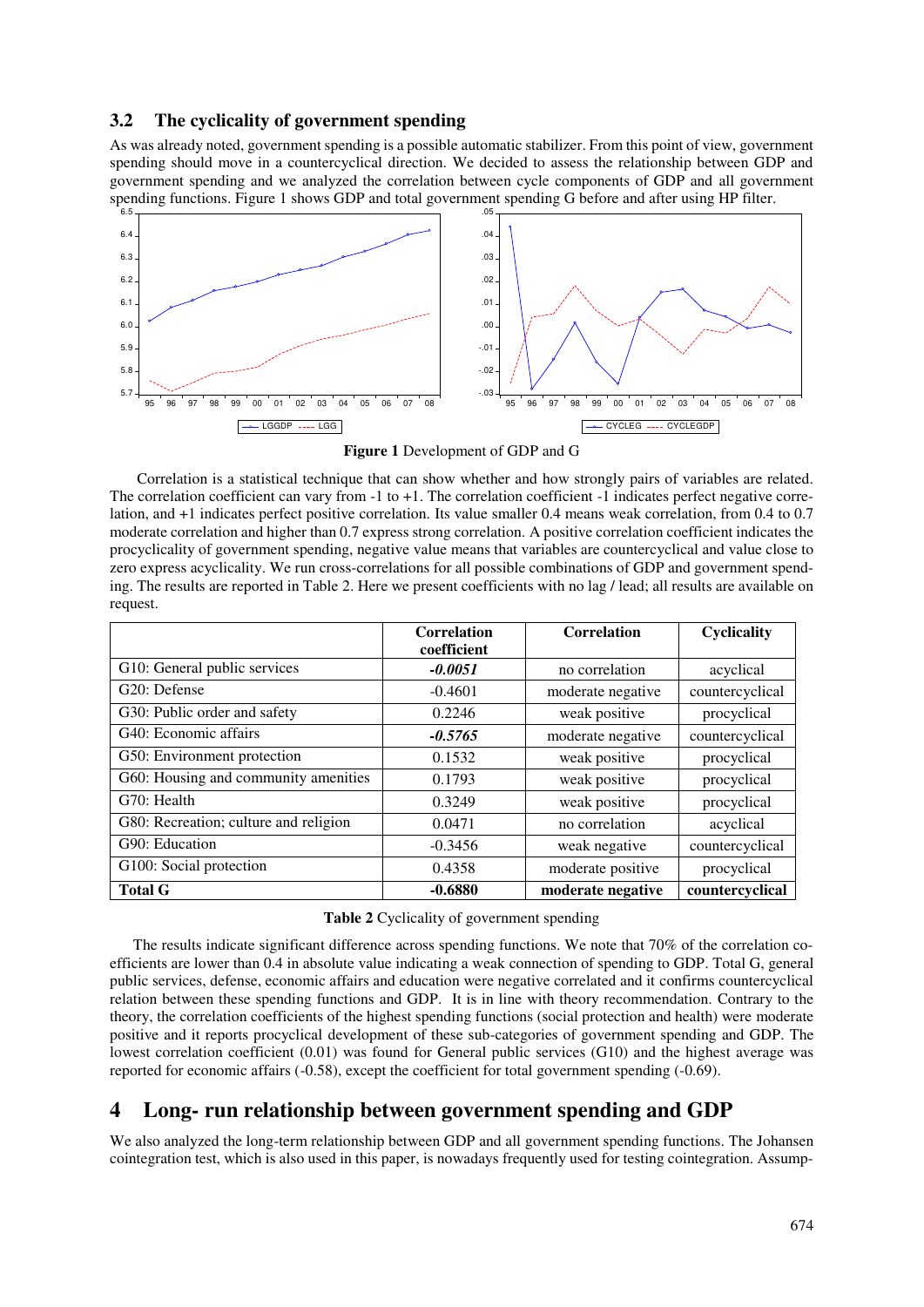tion for implementation of cointegration is done by the fact that time series are stationary at first difference. Individual series are non-stationary, but their common cointegration movement in a long time lead (for example as a result of various market forces) to some equilibrium, though it is possible that in the case of short time periods there is a misalignment of such a long balance. The aim of cointegration test is to determine the number of cointegration relations *r* in the VAR models. It is also necessary to identify an optimal time lag. The optimal time lag is one period (year) and it was found with using Akaike information criterion applied to estimation of the nondifferenced VAR model. The results of Johansen cointegration test proved the existence of the long-run positive relationship between GDP and total government spending, GDP and public order spending, GDP and safety and economic affairs. Findings of test indicated no cointegration between GDP and other spending functions. Cointegration equations have the form expressed in (7), (8) and (9).

$$
\Delta GDP = 1.083 \Delta G - 0.134
$$
\n
$$
(0.131)^{*}
$$
\n(7)

$$
\Delta GDP = 1.243 \Delta G30 + 0.530
$$
\n
$$
(0.0226)^{*}
$$
\n(8)

$$
\Delta GDP = 1.7433 \Delta G40 - 2.7241
$$
\n
$$
(0.2198) * \tag{9}
$$

A symbol ∆ means difference of log variables: *GDP*, total government spending G, Public order and safety spending *G30* and economic affairs spending *G40*. A symbol \* denotes significance at standard 5% level. The above equation shows that increase of total government spending by 1% is connected with increase GDP by 1.08%. We can find similar relationship between GDP and G30 (1.24%) and GDP and G40 (1.78%).

The cointegration regression considers only the long-run property of the model, and does not deal with the short-run dynamics explicitly. Therefore, ECM is used to detect these fluctuations as it is an adequate tool to examine the short-run deviations necessary to the achievement of long-run balance between the variables. Here, the optimal number of lag is one as was found. We define the ECM for GDP and total government spending in (10) and (11).

$$
\Delta GDP_t = a_0 + \omega_I (GDP_{t-1} - \gamma G_{t-1}) + a_1 \Delta GDP_{t-1} + a_2 \Delta G_{t-1} + u_{It},
$$
\n(10)

$$
\Delta G_t = \beta_0 + \omega_2 (GDP_{t-1} - \gamma G_{t-1}) + \beta_1 \Delta GDP_{t-1} + \beta_2 \Delta G_{t-1} + u_{2t}, \tag{11}
$$

In (10) and (11), *GDP<sub>t</sub>* and  $G_t$  are cointegrated with cointegrating coefficient  $\gamma$ ,  $\alpha_0$  and  $\beta_0$  are constants of the model,  $\omega_l$  and  $\omega_2$  note the coefficients of cointegration equition,  $u_{l_l}$  and  $u_{l_l}$  mean residual components of longterm relationship. The ECM equations are similar for G30 and G40 spending functions. The model specification was tested by several residual components tests. We used the autocorrelation LM-test based on Lagranger multipliers, the normality test, and heteroskedasticity test. The performed tests reject the existence of all three phenomena. The results of the ECM for all thee founded cointegration are reported in Table 3. Standard errors are in parenthesis.

| Cointegration<br>between | Dependent vari-<br>able | $\omega_1$ resp. $\omega_2$                                                                                                                                                                                                 | $GDP_{t-1}$ | $G_{t-1}$                                                                                                    | $\alpha_0$ resp. $\beta_0$ |
|--------------------------|-------------------------|-----------------------------------------------------------------------------------------------------------------------------------------------------------------------------------------------------------------------------|-------------|--------------------------------------------------------------------------------------------------------------|----------------------------|
|                          | $GDP_t$                 | $-0.0581$                                                                                                                                                                                                                   | 0.1661      | $-0,1389$                                                                                                    | $0.0368*$                  |
| GDP and G                |                         | (0.1498)<br>(0.2941)<br>0.260305<br>0.2003<br>(0.2122)<br>(0.4165)<br>$-0.5465*$<br>$-0.0467$<br>(0.2353)<br>(0.1878)<br>$0.3390***$<br>1.1608*<br>(0.3149)<br>(0.2473)<br>$0.0879***$<br>$-0.1400$<br>(0.0524)<br>(0.2493) | (0.1414)    | (0.0115)                                                                                                     |                            |
|                          | $G_t$                   |                                                                                                                                                                                                                             |             | $-0.0389$                                                                                                    | $0.03599*$                 |
|                          |                         |                                                                                                                                                                                                                             |             | (0.2003)<br>$0.7594**$<br>(0.3348)<br>$-0.0389$<br>(0.2003)<br>0.0217<br>(0.0337)<br>$0.1946***$<br>(0.1405) | (0.0163)                   |
|                          | GDP <sub>t</sub>        |                                                                                                                                                                                                                             |             |                                                                                                              | $0.0346*$                  |
| GDP and G30              |                         |                                                                                                                                                                                                                             |             |                                                                                                              | (0.0092)                   |
|                          | G30 <sub>t</sub>        |                                                                                                                                                                                                                             |             |                                                                                                              | $-0.0067$                  |
|                          |                         |                                                                                                                                                                                                                             |             |                                                                                                              | (0.0124)                   |
|                          |                         |                                                                                                                                                                                                                             |             |                                                                                                              | $0.0330*$                  |
|                          | $GDP_t$                 |                                                                                                                                                                                                                             |             |                                                                                                              | (0.00826)                  |
| GDP and G40              |                         | $0.7623*$                                                                                                                                                                                                                   | $-0.0153$   |                                                                                                              | 0.0281                     |
|                          | $G40_t$                 | (0.2167)                                                                                                                                                                                                                    | (1.0311)    |                                                                                                              | (0.0342)                   |

#### **Table 3** The error correction models

Symbols \*, \*\* and \*\*\* denote significance at the 1%, 5% and 10% level. The findings report that ECM does not provide significant results for short- run relationship between GDP and G. In the case of G30 (G40), the ECM through lagged values explains convergence to long-run relationship in the context of short-run shocks and dynamics. Generally, we proved long-run relationship between GDP and G (resp. G30, G40) and value of coefficient